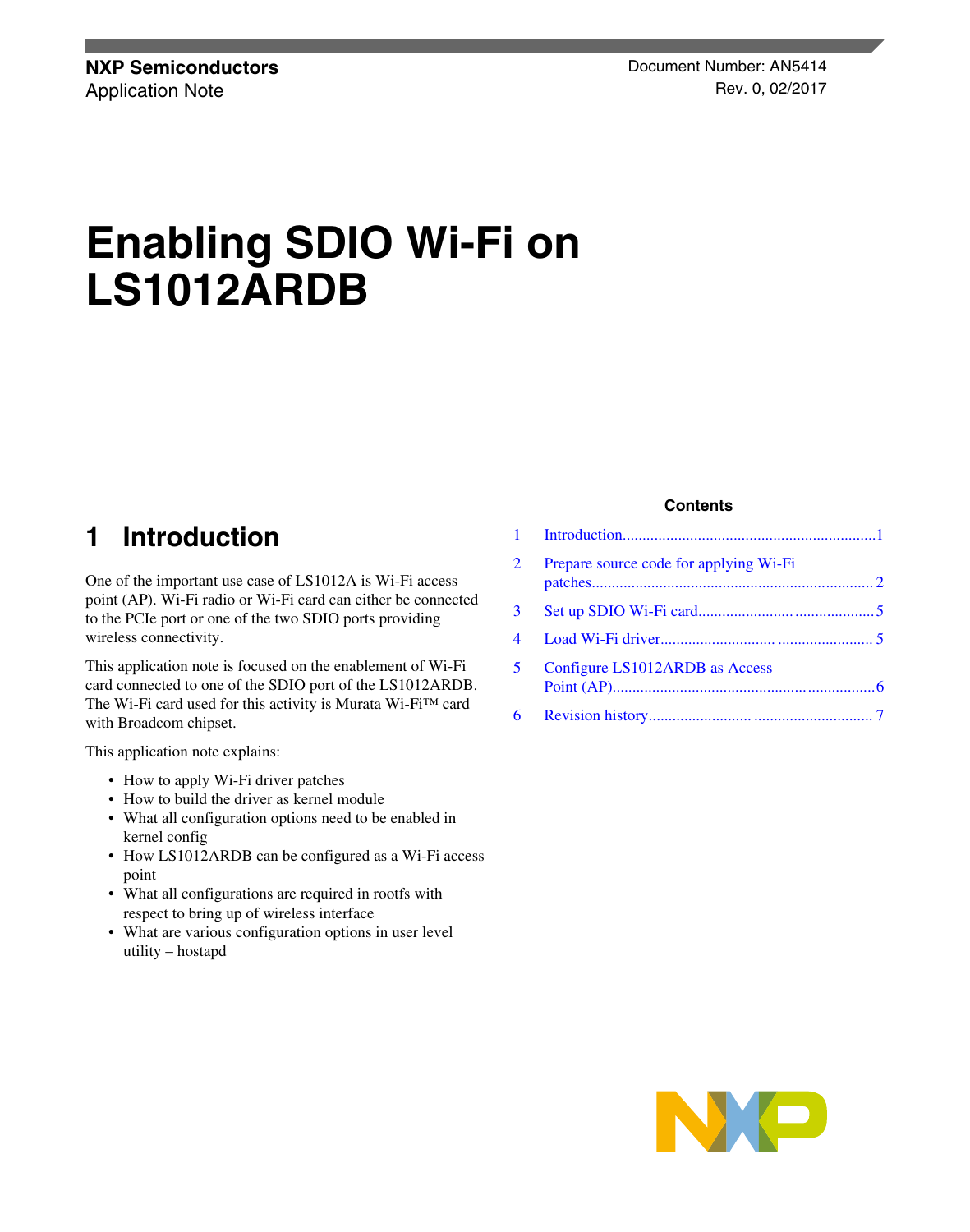# <span id="page-1-0"></span>**2 Prepare source code for applying Wi-Fi patches**

To obtain LS1012A SDK linux code base:

1. Download the source ISO image of LS1012A SDK 0.5 release from:

[http://www.nxp.com/products/microcontrollers-and-processors/arm-processors/qoriq-layerscape-arm-processors/qoriq](http://www.nxp.com/products/microcontrollers-and-processors/arm-processors/qoriq-layerscape-arm-processors/qoriq-layerscape-1012a-low-power-communication-processor:LS1012A?&fpsp=1&tab=Design_Tools_Tab)[layerscape-1012a-low-power-communication-processor:LS1012A?&fpsp=1&tab=Design\\_Tools\\_Tab](http://www.nxp.com/products/microcontrollers-and-processors/arm-processors/qoriq-layerscape-arm-processors/qoriq-layerscape-1012a-low-power-communication-processor:LS1012A?&fpsp=1&tab=Design_Tools_Tab)

2. Install the ISO on Linux machine.

For steps to obtain the Linux source code, see the Yocto user guide available with NXP SDK release. SDK release can be downloaded from [www.nxp.com](http://www.nxp.com).

- 3. Download the SDIO Wi-Fi patch release file from [nxp.com](http://nxp.com). For help, contact [nxp.com/support](http://nxp.com/support).
- 4. Apply all the patches to the Linux source code that is obtained at **Step 2**.
	- a. cd <linux source directory>
	- b. patch -p1 < "patch(s)-path"
- 5. Export ARCH and CROSS\_COMPILE of the toolchain.
	- a. export ARCH=arm64
	- b. export CROSS\_COMPILE=<toolchain-install-path/sysroots/x86\_64-fsl-linux/usr/bin/ aarch64-fsl-linux->
- 6. Generate .config for kernel.

./scripts/kconfig/merge\_config.sh arch/arm64/configs/defconfig arch/arm64/configs/ freescale.config

7. Configure the Linux kernel as follows.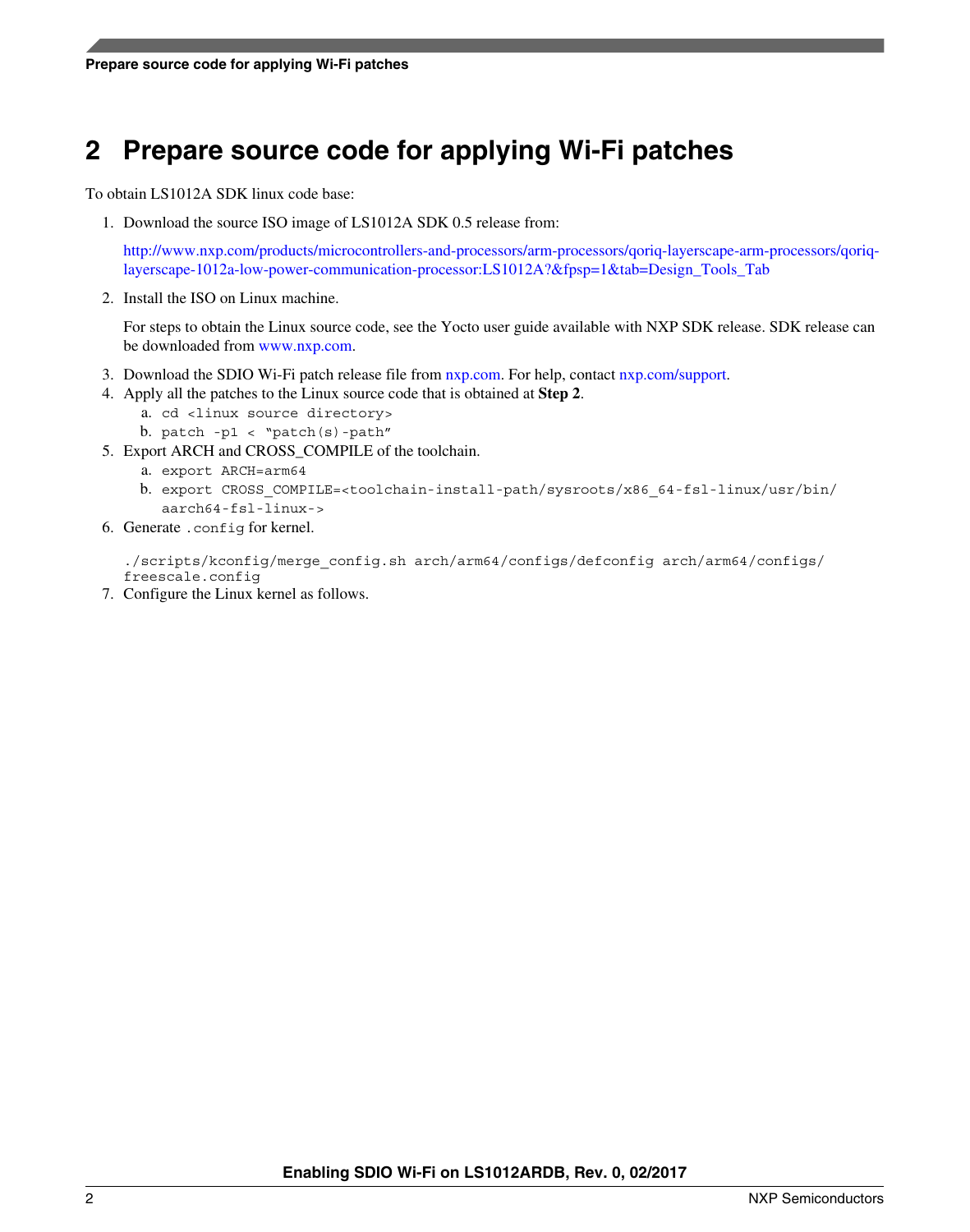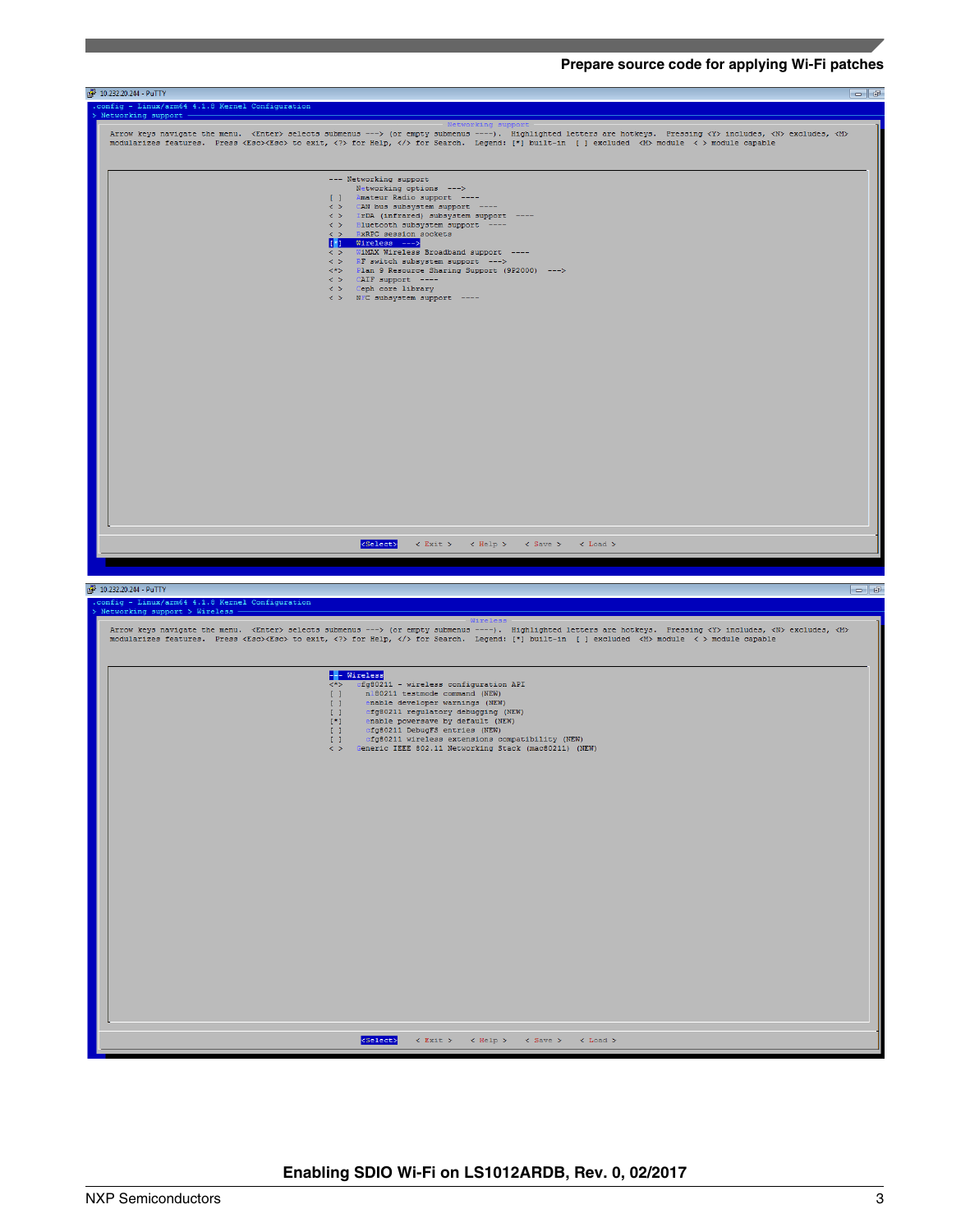#### **Prepare source code for applying Wi-Fi patches**



- <Select> < Exit > < Help > < Save > < Load >
- 8. Compile the kernel.

make

< > Intel PRO/Wireless 2100 Metwork Connection (NEW)<br>
< > Intel PRO/Wireless 2200BG and 2915ABG Network Connection (NEW)<br>
< > Marvell Bxxx Libertas WLAN driver support (NEW)<br>
< > Hermes chipset 002.11b support (Orinoco/Pri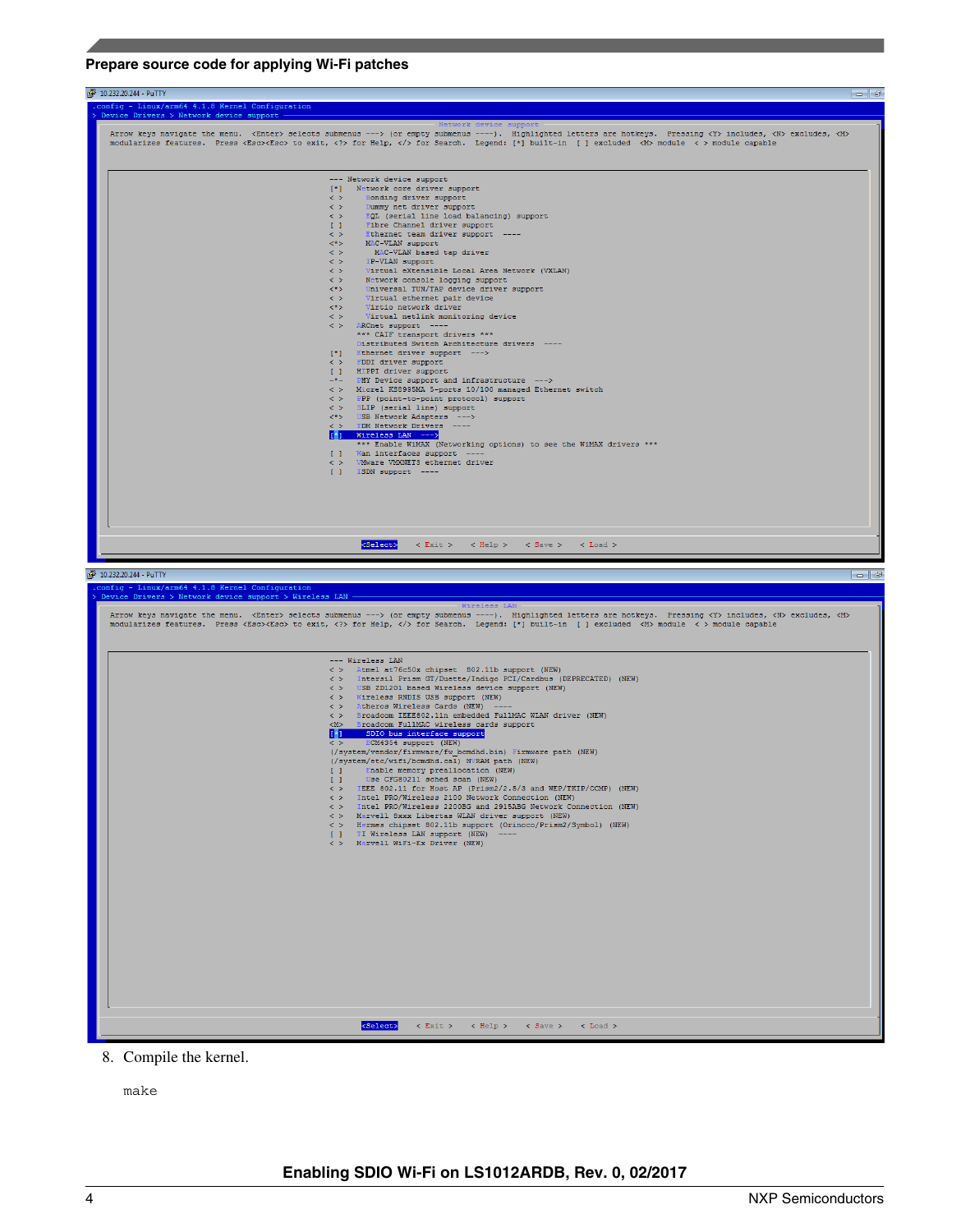### <span id="page-4-0"></span>**3 Set up SDIO Wi-Fi card**

The latest revisions of LS1012ARDB (revision D and above) contain SDIO Wi-Fi card as a part of the board kit. The SDIO Wi-Fi card is used to enable SDHC based Wi-Fi using Murata SN8000 module.

To use the SDIO Wi-Fi card:

- 1. Insert the SDIO Wi-Fi card into the SD connector. The opening for SD connector is at the front side of chassis.
- 2. Insert the SDIO Wi-Fi card as shown in the figure below.



### **Figure 1. SD Wi-Fi card**

**NOTE**

SD connectors in rev D is different from prior revisions. The card orientation while insertion is also different.

### **4 Load Wi-Fi driver**

After Linux kernel is compiled (see Step 8 in [Prepare source code for applying Wi-Fi patches](#page-1-0)), Wi-Fi kernel module bcmdhd.ko is generated as <linux-source-code>/drivers/net/wireless/bcmdhd/bcmdhd.ko.

#### **Enabling SDIO Wi-Fi on LS1012ARDB, Rev. 0, 02/2017**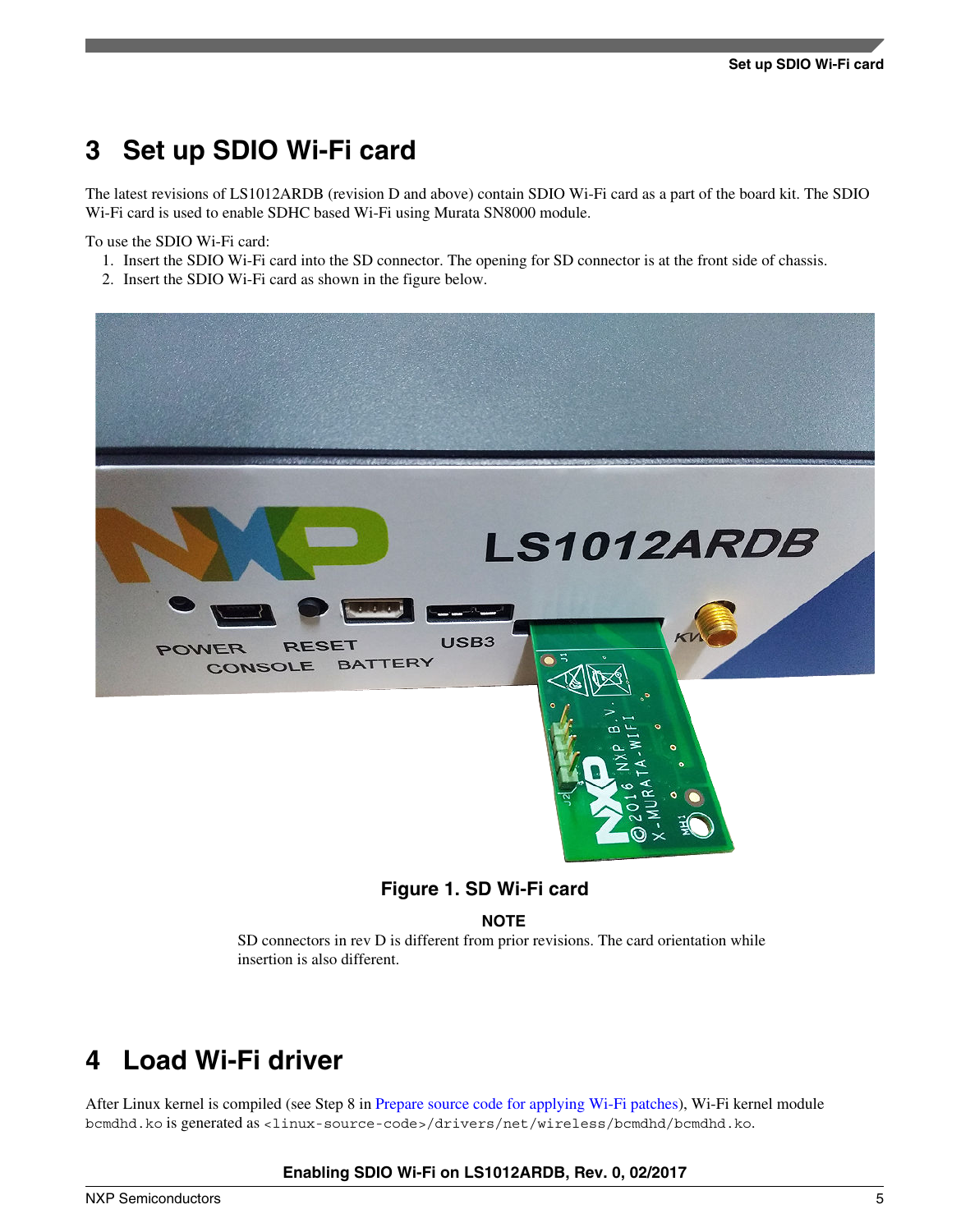#### <span id="page-5-0"></span>**Configure LS1012ARDB as Access Point (AP)**

Other than this, there are 2 more files available in SDIO Wi-Fi patch release that are required to set up the Wi-Fi.

- bcmdhd.SN8000.SDIO.cal
- fw\_bcmdhd\_apsta.bin

#### To load Wi-Fi:

- 1. Flash the RCW file rcw 800 default alpha CD 1 WP 0 swap.bin provided as part of the patch release.
- 2. Boot Linux kernel with the kernel generated in Step 8 of [Prepare source code for applying Wi-Fi patches](#page-1-0)
- 3. tftp the kernel module file bcmdhd.ko, configuration file bcmdhd.SN8000.SDIO.cal, and the firmware binary fw bcmdhd apsta.bin on the target board (RDB Rev D).
- 4. Run ifconfig -a and look for the ethernet interfaces. If there are no interfaces, then proceed to step 5. Else, go to step 6.
- 5. Insmod the Ethernet driver. This driver is copied into rootfs at /pfe.ko

insmod /pfe.ko

6. Insmod the Wi-Fi driver.

insmod /run/bcmdhd.ko nvram\_path=/run/bcmdhd.SN8000.SDIO.cal firmware\_path=/run/ fw\_bcmdhd\_apsta.bin

7. The following logs appear at the console after the above command is successful.

```
[ 52.899306] dhd module init in
[ 52.902654] Power-up adapter 'DHD generic adapter'
[ 52.909130] Wi-Fi platform bus enumerate device present 1
[ 52.933982] F1 signature OK, socitype:0x1 chip:0xa962 rev:0x1 pkg:0x9
[ 52.941265] DHD: dongle ram size is set to 245760(orig 245760) at 0x0
[ 52.948383] Wi-Fi platform_get_mac_addr
[ 52.952338] CFG80211-ERROR) wl setup wiphy : Registering Vendor80211)
[ 52.960681] wl create event handler(): thread:wl event handler:62a started
[ 52.967631] CFG80211-ERROR) wl_event_handler : tsk Enter, tsk = 0xffff8000226819c0
[ 52.975691] dhd_attach(): thread:dhd_watchdog_thread:62b started
[ 52.981818] dhd_attach(): thread:dhd_dpc:62c started
   [ 52.986796] dhd_deferred_work_init: work queue initialized
   [ 53.016705] dhdsdio_write_vars: Download, Upload and compare of NVRAM succeeded.
[ 53.290178] dhd_bus_init: enable 0x06, ready 0x06 (waited 0us)
[ 53.297110] Wi-Fi platform get mac addr
   [ 53.303202] Firmware up: op_mode=0x0002, MAC=00:0b:6c:43:fb:3c
[ 53.312093] dhd preinit ioctls buf key b4 m4 set failed -23
[ 53.325139] Firmware version = wl0: Apr 30 2015 11:17:10 version 5.90.231 FWID 01-0
[ 53.333298] dhd preinit ioctls wl ampdu hostreorder failed -23
[ 53.339839] dhd_wlfc_init(): successfully enabled bdcv2 tlv signaling, 79
[ 53.347042] dhd wlfc init(): wlfc mode=0x0, ret=-23
   [ 53.352511]
   [ 53.352511] Dongle Host Driver, version 1.141.72 (r)
[ 53.352511] Compiled from
[ 53.362348] Register interface [wlan0] MAC: 00:0b:6c:43:fb:3c
[ 53.362348]
```
You can see the Wi-Fi interface (wlan0) in the above log.

### **NOTE**

If you want to use the Root file system, it is shipped as part of this patch release. However, if you want to use customized rootfs, then you need hostapd, dnsmasq, wireless-tools packages for enabling Wi-Fi.

# **5 Configure LS1012ARDB as Access Point (AP)**

To configure LS1012ARDB as AP:

1. Assign IP address to the Wi-Fi interface.

**Enabling SDIO Wi-Fi on LS1012ARDB, Rev. 0, 02/2017**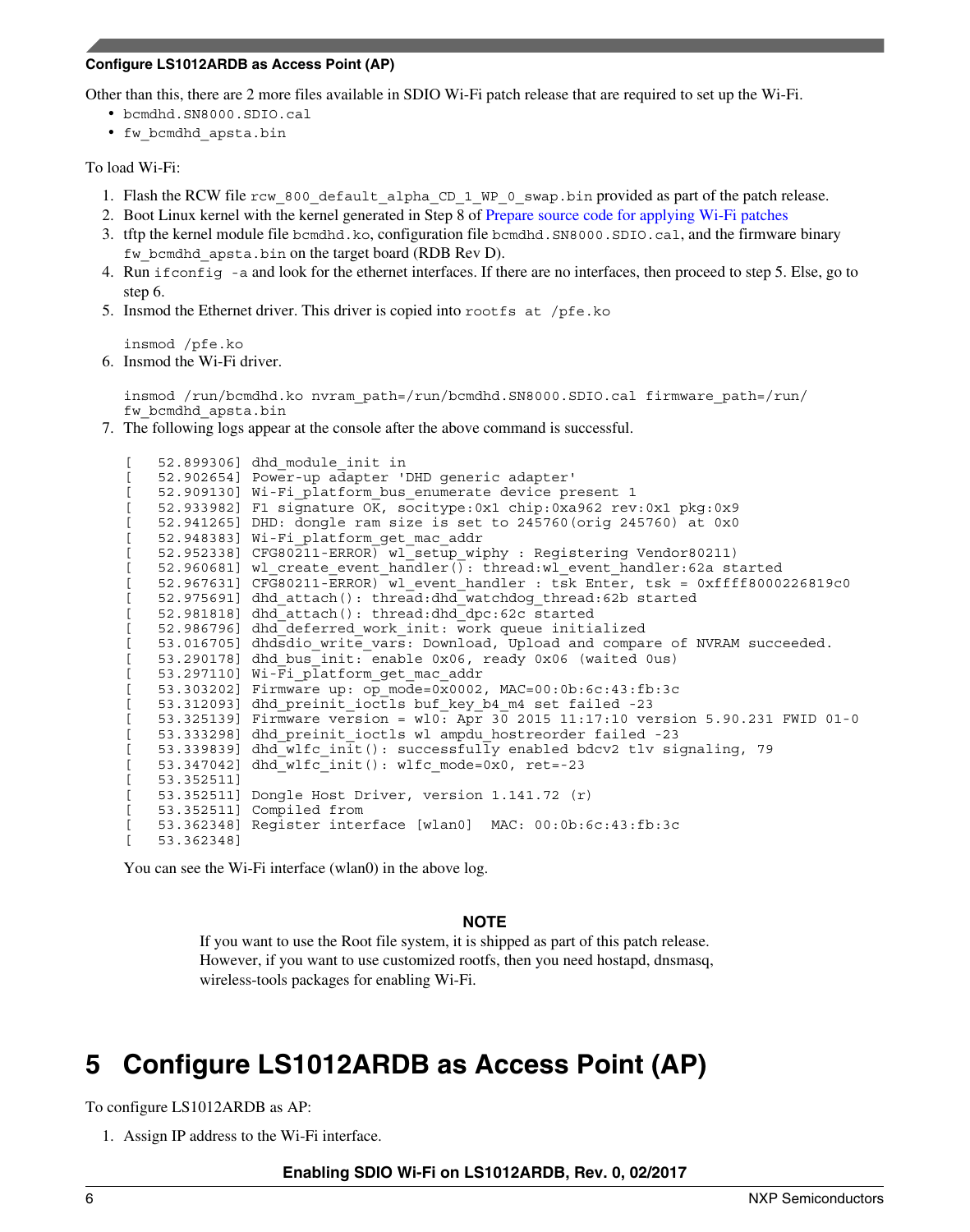#### **Revision history**

<span id="page-6-0"></span>root@ls1012ardb:/tmp# ifconfig wlan0 192.168.1.100 netmask 255.255.255.0 up root@ls1012ardb:/tmp# ifconfig wlan0 wlan0 Link encap:Ethernet HWaddr 00:0b:6c:43:fb:3c inet addr:192.168.1.100 Bcast:192.168.1.255 Mask:255.255.255.0 inet6 addr: fe80::20b:6cff:fe43:fb3c/64 Scope:Link UP BROADCAST RUNNING MULTICAST MTU:1500 Metric:1 RX packets:0 errors:0 dropped:0 overruns:0 frame:0 TX packets:6 errors:0 dropped:0 overruns:0 carrier:0 collisions:0 txqueuelen:1000 RX bytes:0 (0.0 B) TX bytes:508 (508.0 B)

2. Edit hostapd.conf file.

Look for "passphrase" in the file and give a sufficiently complex password (of at least 8 characters), which is a combination of alphabets and numbers.

3. Edit interfaces file: /etc/network/interfaces Add the following information in it.

auto wlan0 iface wlan0 inet static hostapd /etc/hostapd.conf address 192.168.1.1 netmask 255.255.255.0

4. Edit/create another file: /etc/dnsmasq.conf Add the following information in it.

interface=lo,wlan0 no-dhcp-interface=lo dhcp-range=192.168.1.20,192.168.1.254,255.255.255.0,12h

- 5. Enable forwarding by uncommenting the following in  $/etc/system$ : confrict.ipv4.ip forward=1
- 6. Run hostapd command with the following arguments:

```
hostapd -B /etc/hostapd.conf
```
Output:

```
rfkill: Cannot open RFKILL control device
[ 7440.473635] CFG80211-ERROR) wl_cfg80211_del_station : Disconnect STA : 
ff:ff:ff:ff:ff:ff scb_val.val 3
Using interface wlan0 with hwaddr 00:0b:6c:43:fb:3c and ssid "test"
[ 7440.538202] CFG80211-ERROR) wl_cfg80211_set_channel : netdev_ifidx(3), chan_type(1) 
target channel(1)
[ 7440.548251] CFG80211-ERROR) wl_cfg80211_parse_ies : No WPSIE in beacon
[ 7440.554902] CFG80211-ERROR) wl cfg80211 parse ies : No WPSIE in beacon
[ 7440.825741] _dhd_wlfc_mac_entry_update():1649, entry(32)
wlan0: interface state UNINITIALIZED->ENABLED
wlan0: AP-ENABLED
```
7. After doing steps 1-6, a wireless AP would be visible by the name of "test".

8. Connect to AP from laptop or any other Wi-Fi end point and transfer the data.

### **6 Revision history**

This sections summarizes revisions to this document.

### **Table 1. Revision history**

| <b>Revision</b> | Date    | <b>Section</b> | <b>Description</b>      |
|-----------------|---------|----------------|-------------------------|
| 0               | 02/2017 |                | Initial public release. |